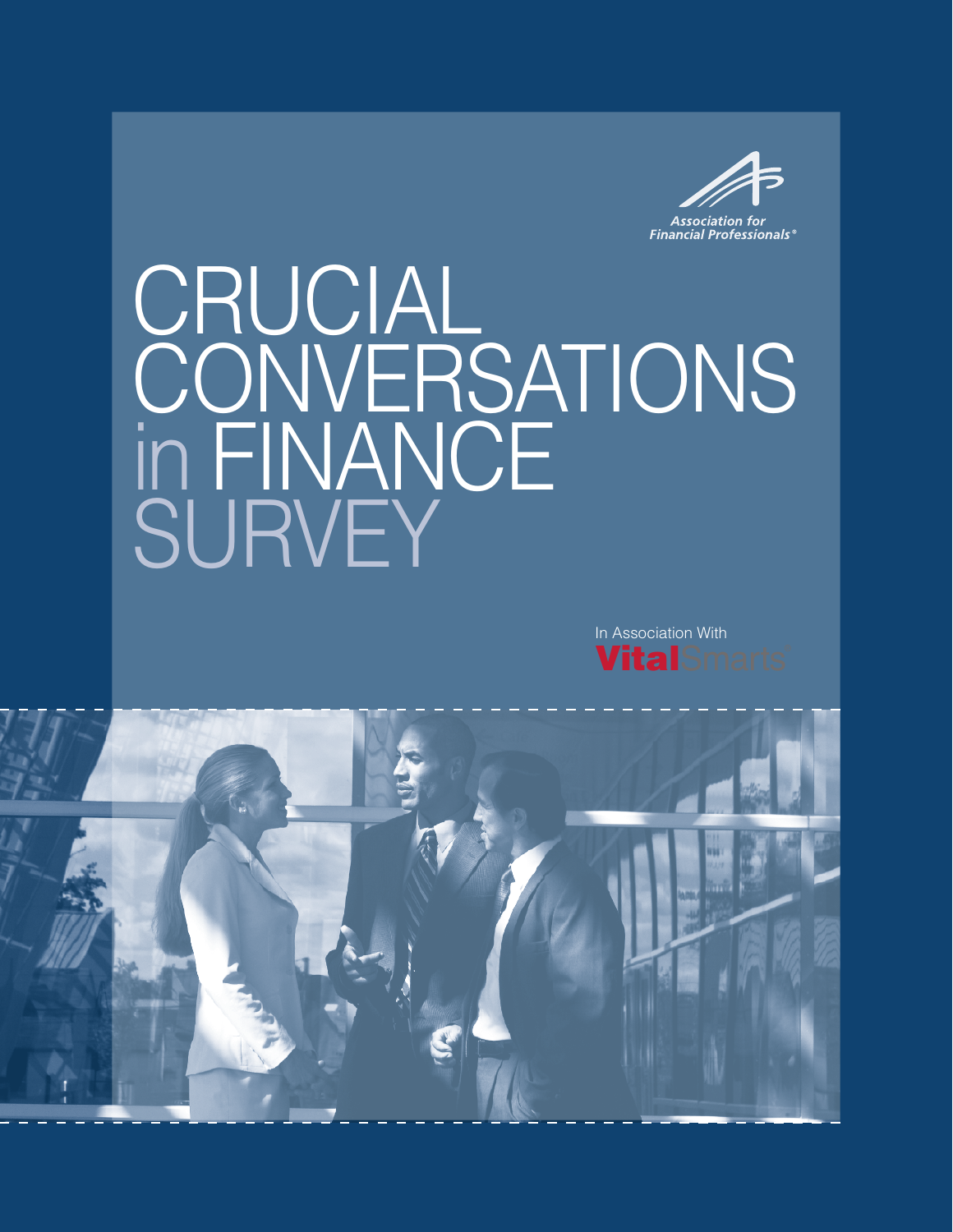## **Vital**Smarts®

It was our pleasure to partner with AFP and administer the *2013 Crucial Conversations in Finance Survey*. This survey explored times in a financial professional's career when the success of his or her organization or career depended on a single conversation or decision. We received more than 101 detailed accounts of these defining moments and from them learned a great deal about the risks and rewards of speaking up in times of crises. Specifically:

- Crisis are defined by hidden problems, entrenched interests, and profound future risks.
- In these defining moments, financial professionals face a choice that promises profound personal risk in order to stave off future organizational catastrophe—while offering no compensating personal reward.
- Self-interested actors are more likely to procrastinate than speak up and as a result, problems grow in size and urgency, often until the firm's existence is in jeopardy.
- Influential professionals skillfully speak up. Those who deliberately do so in times of crisis improve the trajectories of their organizations and their careers.

Most importantly, analysis of these 101 defining moments revealed a clear pattern for success and repeatable dialogue skills any leader can replicate to navigate a future defining moment.

- **• Step Up.** Don't avoid, delay, or talk around the crisis. Instead, step up. Have the right conversations with the right decision makers.
- **• Salute the Flag.** The military have a saying, "Always salute the flag before you disagree with your commanding officer." This advice minimizes the chance that your speaking up will be seen as an attack.
- **• Start with Facts.** Your credibility rests on your professional expertise, so get your facts straight.
- **• Tell the Story.** Explain what the facts mean and what they add up to while taking care not to overstate your conclusions.
- **• Encourage Testing.** Have dialogues, not monologues. Ask for second opinions and data collection. Let others discover the problem the way you did.
- **• Be Generous with Credit.** When you successfully defuse a crisis, share the credit with the decision makers and stakeholders who made tough choices and took difficult actions.

As you read through this report, I encourage you to evaluate your personal acumen at speaking up as well as assess whether your organization fosters an environment conducive to candid dialogue and universal accountability.

The last thirty years of research has taught me that the ability to speak up in defining moments is a vital behavior demonstrated by top performers, leaders, and influencers. More importantly, these skills—when supported by the entire organization—lead individuals, teams and the enterprise to make the best decisions and execute on those decisions to drive results.

Regards,

**David Maxfield**  Vice President, Research **VitalSmarts**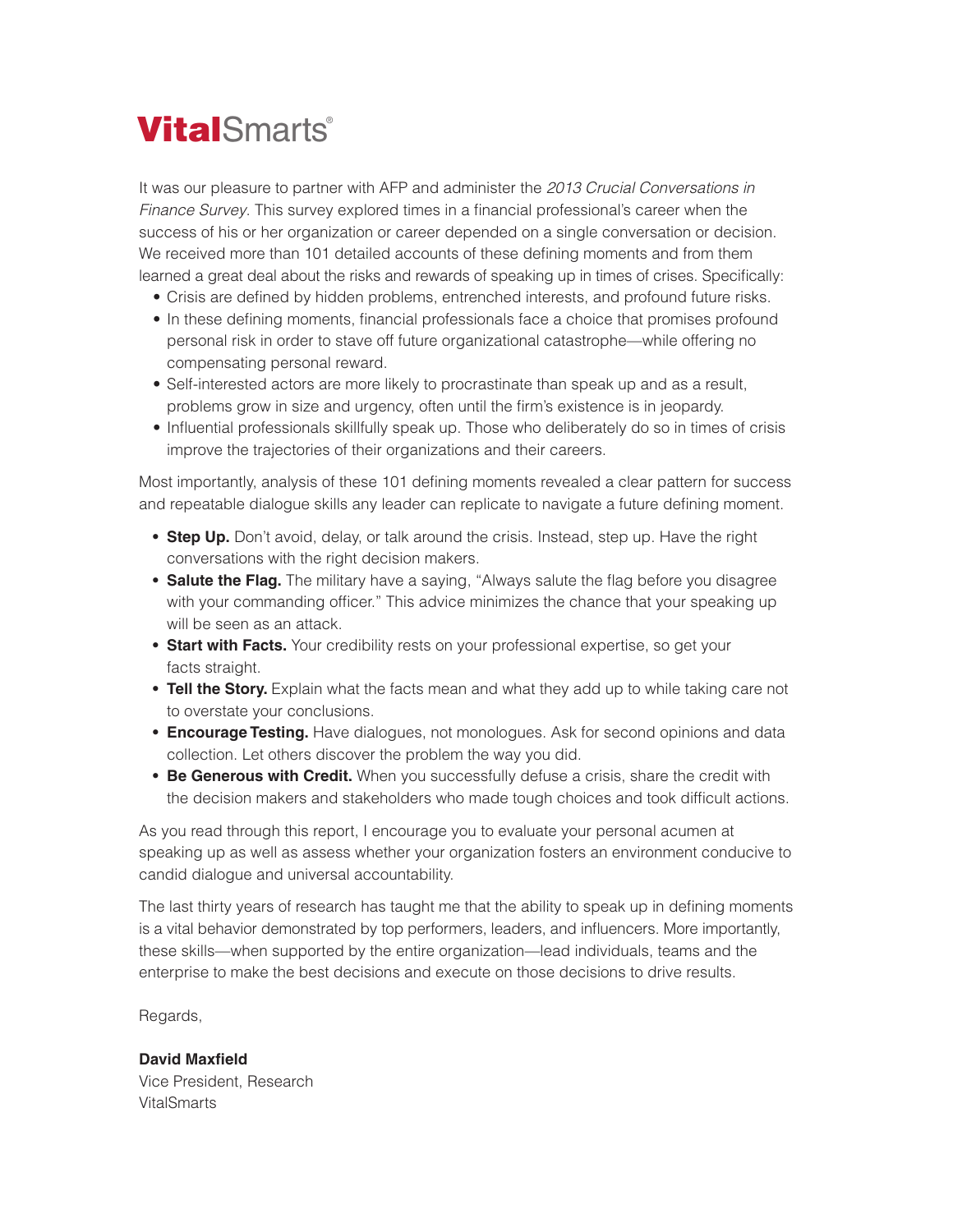**Association for Financial Professionals®** 



#### *David Maxfield*

Many historians discount the influence individuals have on the course of history. They focus on broad patterns and miss the particulars. Whenever we dig into the details of an organizational crisis, we find individuals creating history and determining the fates of their firms.

We partnered with the Association for Financial Professionals and collected descriptions of 101 of these crises from top financial leaders. Many stepped up in crisis situations—risking their careers to save their firms. Some succeeded, many others failed. From them, we learn what it takes to speak truth to power and how speaking up can impact your organization and career.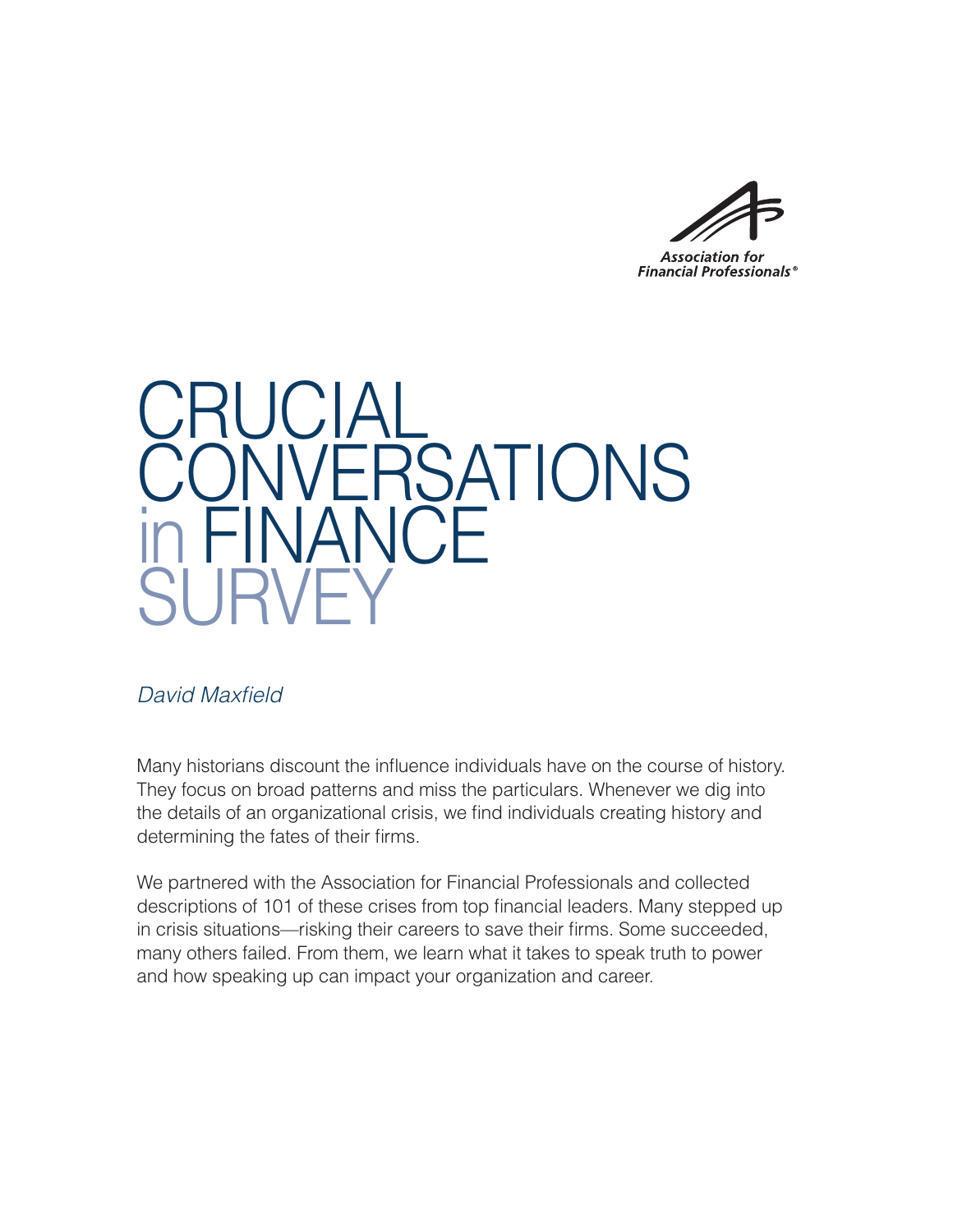#### INGREDIENTS OF A CRISIS

Nearly every crisis included the same three ingredients: hidden problems, entrenched interests, and profound future risks. The added complexity was that the protagonist faced a choice that promised profound personal risk in order to stave off future organizational catastrophe—while offering no compensating personal reward. So, while the status quo was perilous, the self-interested actor was more likely to procrastinate than speak up. As a result, the problems grew in size and urgency, often until the firm's existence was in jeopardy.

Hidden Problems. Many times the financial professional was the first or only person to recognize the risk. Others didn't have access to the information, didn't understand it, or failed to see the crisis at all.

*They can't see it. "I was responsible for finance and accounting functions, including inventory. My inventory staff was beginning to report some sizable losses. Inventory was securitized and losses not only hit the P&L, but also reduced our borrowing capacity. The first reaction many key managers had was denial. They suspected the inventory results were faulty and wanted them retaken."*

Entrenched Interests. Often there were powerful stakeholders who were invested in the status quo. They believed they would suffer if changes were made. The financial professional had to win over these opponents.

*This will take a lot of support. "While implementing a new treasury system, we discovered that globally, we were not fully utilizing the currency functionality of our ERP system. We needed to decide whether treasury would cancel the implementation or move mountains to change accounting practices, document new processes, and retrain our finance teams globally on how to properly book foreign currency transactions. In choosing to continue with the implementation, we had no choice but to influence and gain the support of our global finance teams."*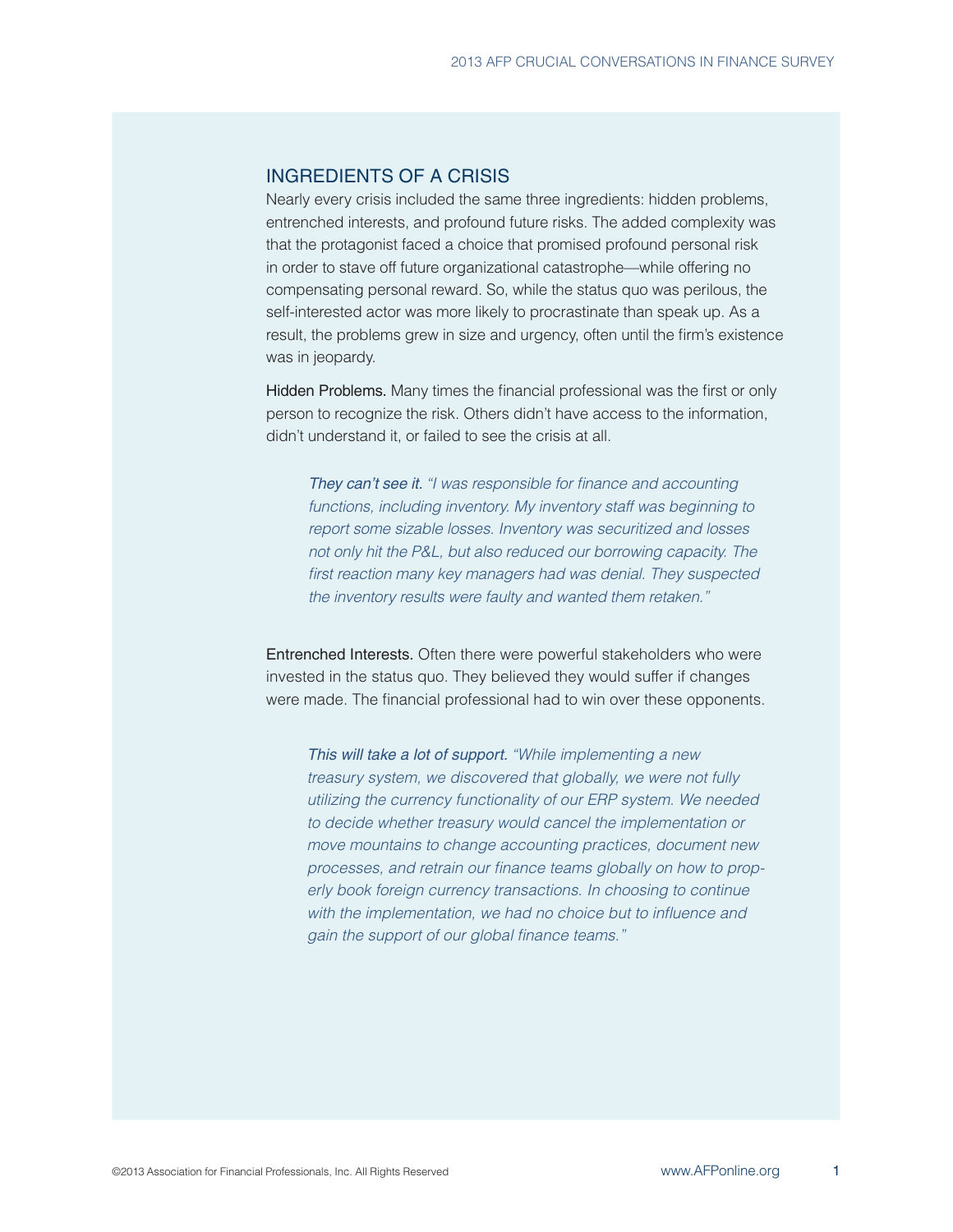Uncertain or Unpleasant Future. Many times the financial professionals were bearers of bad news. The changes they requested had immediate costs to stakeholders and the future they described was uncertain.

*This isn't what you want to hear. "When it came time for me to speak, I explained that after listening to the conversations, I was confused. The parent company stated they only wanted to acquire the best that showed a strong likelihood for success. I explained that neither management team worked together well; one operation was union and the other non-union; and financial performance was lackluster at both operations. I felt this merger was too large for the Denver team to manage and, based on our defined mission for acquisitions, this was not a good deal. By the reactions I got, if felt like my new career was over."*

#### INGREDIENTS OF A DEFINING MOMENT

A crisis becomes a defining moment when it establishes a new reputation, reveals a person's character, or proves what they're made of. These defining moments become significant pivot points in the person's career—for better or for worse.

Three ingredients turned a crisis into a defining moment: the risk the person took in pursuing their beliefs, the visibility of their actions, and the results they achieved. Savvy financial professionals never waste a crisis. They take deliberate actions to create defining moments.

Risks. The financial professionals put their careers, and sometimes their personal safety, on the line for what they believed was right. When people place their organization ahead of their own interests, it gets attention. Others know they are seeing the person's true character.

*Fire me, if you want. "One morning the irate president came into my office to 'persuade' me to admit the results were faulty and to change the report. I refused...he insisted...I refused again. At this point, he loomed over me and beat my desk with his fist. I finally told him to fire me if he wanted. I knew the results were correct and I wouldn't change them. He stomped out knowing that even if he did fire me, everyone in key management roles knew the truth."*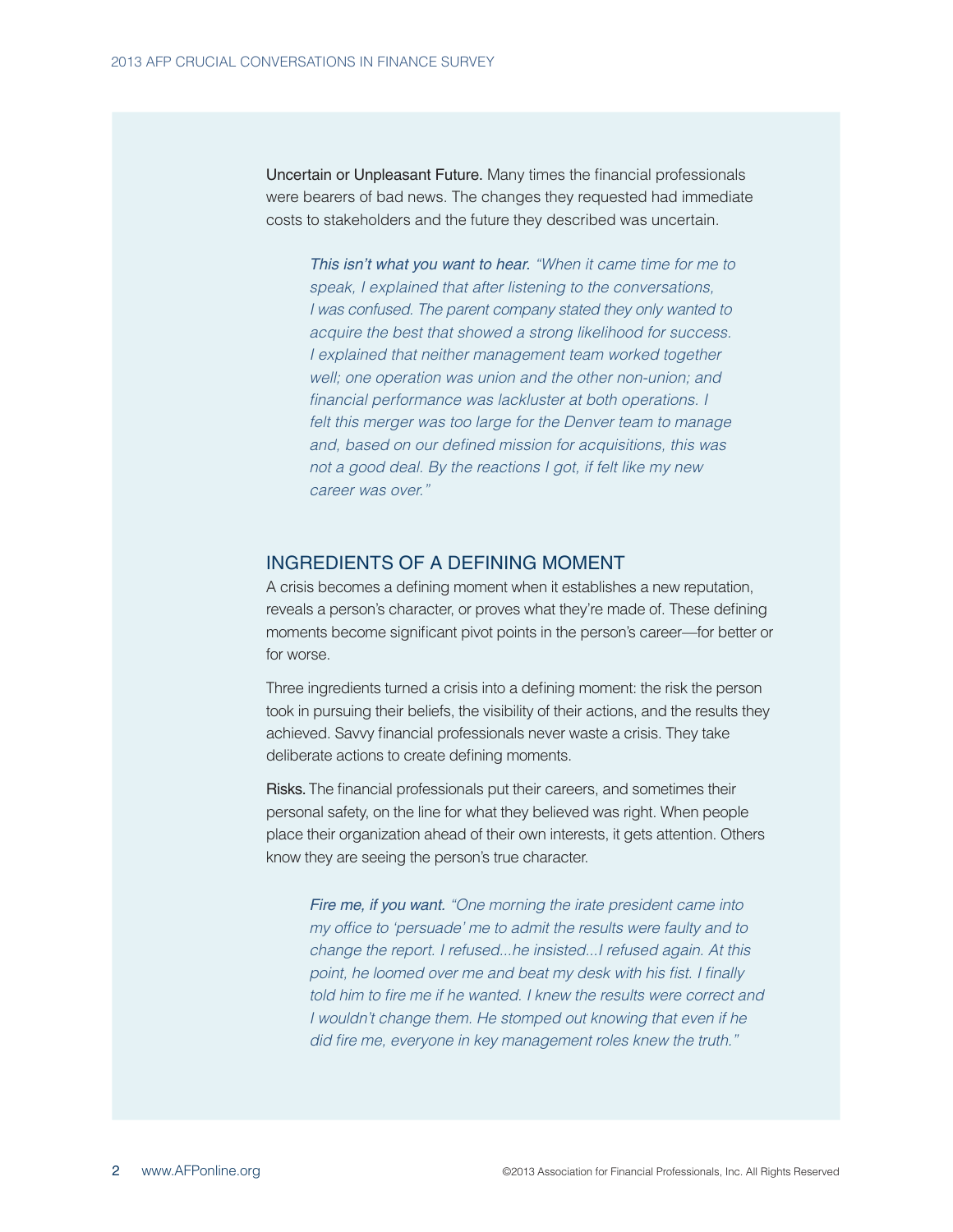Visibility. When these financial professionals spoke up or took a stand, they had an important audience. Often, they spoke up to their boss, the CEO, board members, or owners. The way they spoke up—their courage, knowledge, and professionalism—defined them in the eyes of these critical audiences who further carried their reputation to a broader audience.

*Schedule the big stage. "Shortly before the Great Recession, my company made a lot of money on mortgages and chose to ignore the signs of the housing bubble. I was very concerned that we didn't have a strategy for when the bubble burst. So I asked to meet with the executive leadership and presented evidence and laid out a strategy for dealing with the aftershocks—which were large enough to put the company out of business. After forty-five minutes, I convinced them that it was a bubble and that our business model was at grave risk."* 

Results. Results matter in two ways: First, the advice had better be right. Giving bad advice can become a defining moment too. Second, the advice needs to be given in a professional way, that isn't seen as an attack.

*Force a solid assessment. "A major service provider notified my organization that it was going to start enforcing payment terms giving us 30 days to come up with \$4 million in cash to move the outstanding account from 75 days to N30. We did not have a line of credit or any external financing to cover this requirement. I used this event to force the company to assess our pricing policy. It caused radical changes to the way we priced our products and services. This was a pivotal moment in the organization's maturation and helped strengthen our long-term financial viability."*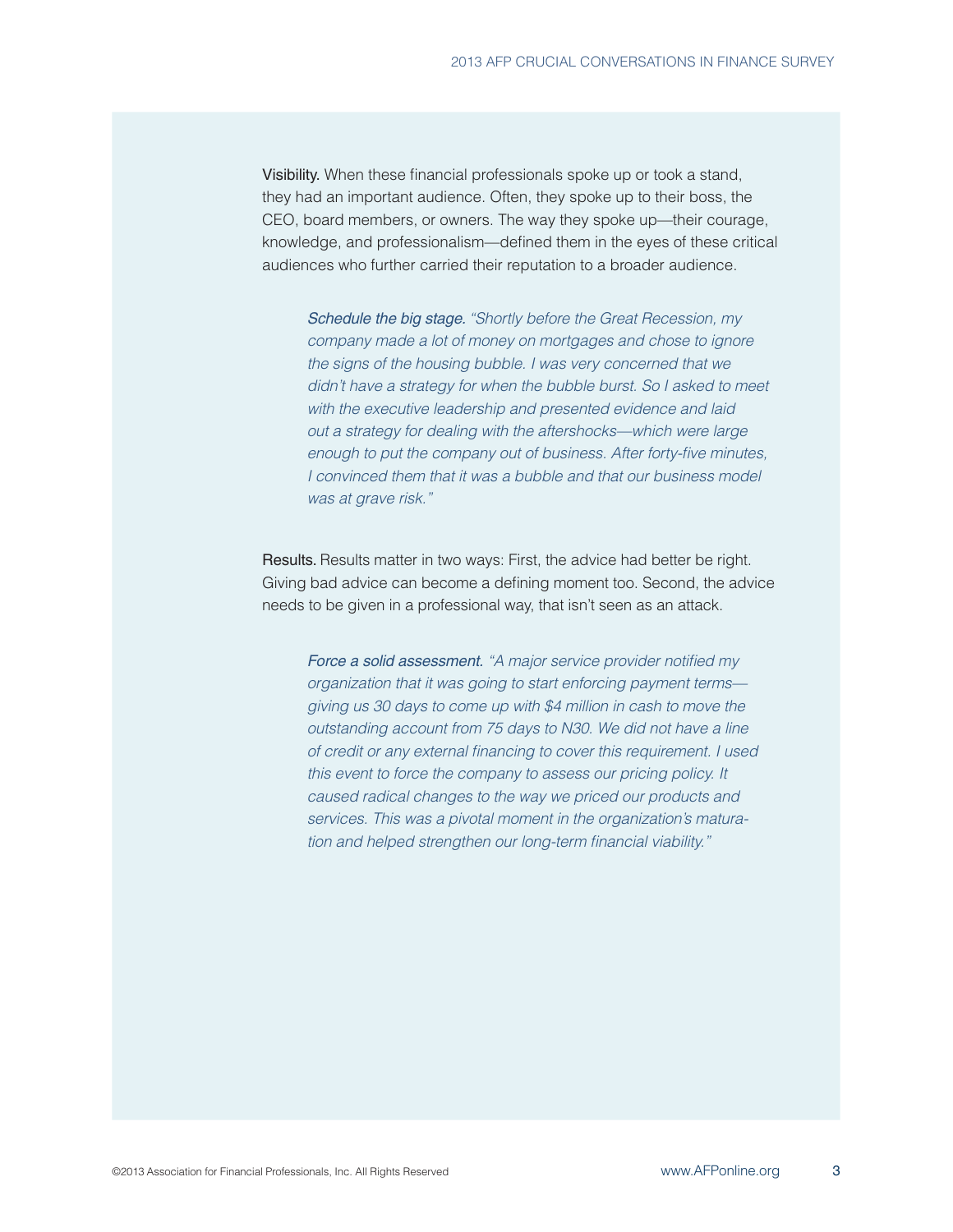#### LESSONS LEARNED FROM 101 CRUCIAL CONVERSATIONS

Analysis of these defining moments yields clear patterns for success. These leaders did not simply speak up—they skillfully minimized defensiveness even in remarkably volatile situations. And astoundingly, most not only preserved relationships, but increased their influence substantially with stakeholders. Some of the most common skills include:

Step Up. Avoid the twin dangers of silence and violence. Neither will serve you well. Don't avoid, delay, or talk around the crisis. Instead, step up. Have the right conversations with the right decision makers. At the same time, don't attack, patronize, or insult. Speak up in a professional way. You will need all the credibility you can muster, and people will be watching to see how you react.

*"Early on, I enforced the credit card security standards. When one of the merchants was operating in a risky/unsecure environment, I forced them to close their merchant account which put them out of the credit card acceptance business. That departmental head was extremely influential and did as he pleased. When people learned I shut this merchant account down, they were amazed I tackled someone so politically influential. The word quickly went around that I meant business and from that point on I had little trouble getting people to pay attention to my requests for tightening the security."*

Salute the Flag. The military have a saying, "Always salute the flag before you disagree with your commanding officer." This advice minimizes the chance that your speaking up will be seen as an attack. Saluting the flag carries two reminders: First, it shows respect for the other person, their role, and their circumstances. Second, it reminds them that you share a common purpose. Position yourself as their ally rather than their adversary.

*"I worked as the senior financial officer for a family-owned business. On several occasions, decisions were made at family dinners without me. I set up a meeting with the President/Owner and told him my goal was not to come between him and his family—I was a daughter too and my relationship with my father was extremely important to me. Then I explained that when business decisions were made out of the office, I was unable to do the work he hired me to do."*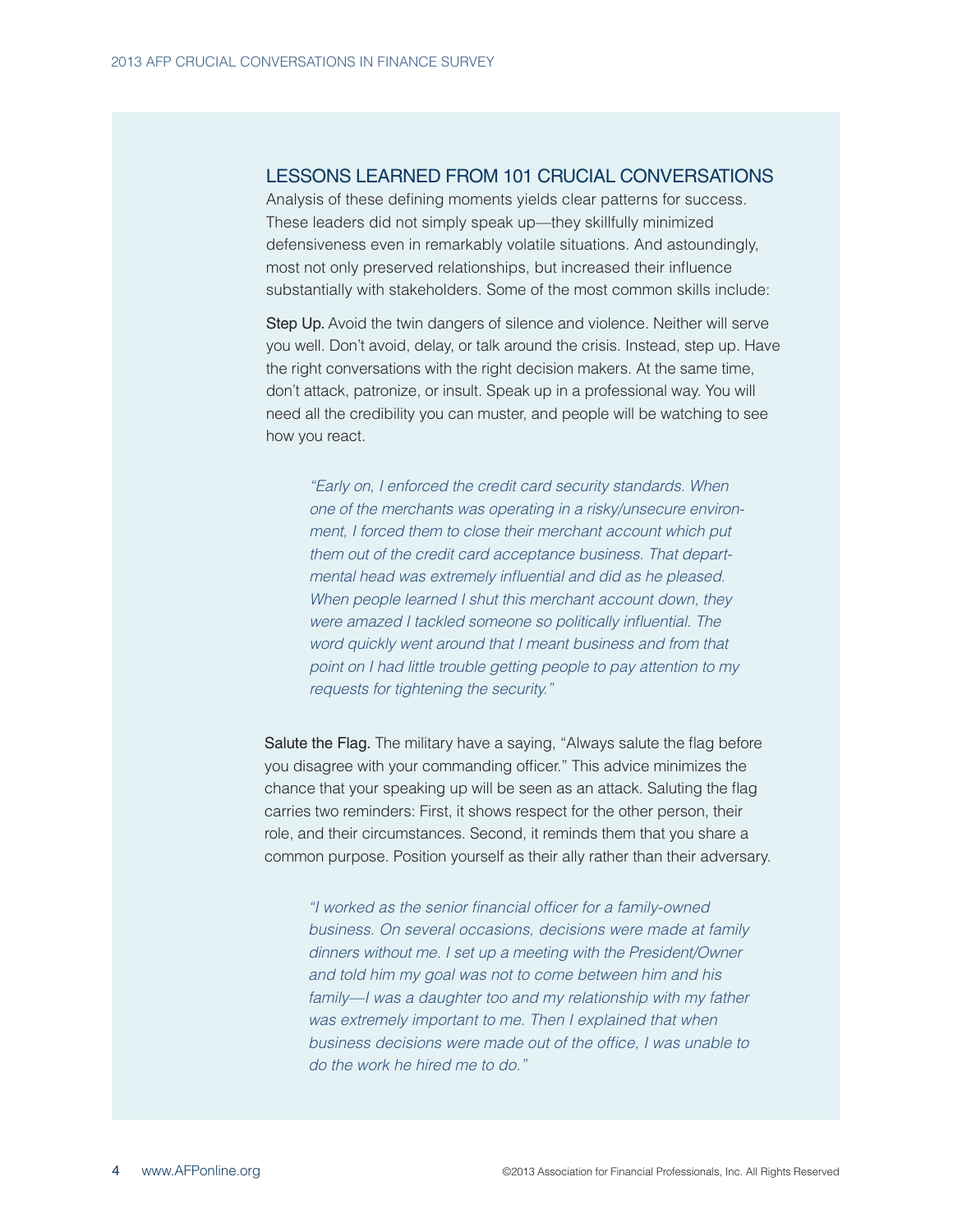Start with Facts. Your credibility rests on your professional expertise, so get your facts straight. Anticipate how people might misread or question the data. The facts should be incontrovertible, the common ground everyone can agree on.

*"They needed hard data to see the scope of the problem. So I put together a spreadsheet that showed 100 examples of errors made on our accounts in the last six months. I also told them that company B made 10 errors in that same time frame and company C made 7. That perked up their ears and they started paying attention and fixing the problems."*

Tell the Story. Explain what the facts mean, what they add up to. Don't assume others see the same implications you do. Take care not to overstate your conclusions. Conclusions aren't the same as facts; they are open to differing interpretations.

*"I knew through my research, that the stakes were high if we were breached; severe monetary and reputational loss. I created a presentation with the highlights of what was at stake if we did not get ourselves into compliance. The key was keeping the presentation focused on the potential business risk if we were breached."*

Encourage Testing. Have dialogues, not monologues. Once you've shared your perspective, make sure others share theirs—especially if they see things differently. Ask for second opinions and data collection. Let others discover the problem the way you did.

*"We hired a new executive-level manager who refused to follow our processes. I wrote out the reason why she was out of compliance and then we had a crucial conversation. Each of us explained our intent regarding fiscal matters. Each explained our perspective. We reached a mutual understanding of why our processes were important and had to be followed. After that conversation, we saw improvement in her compliance."*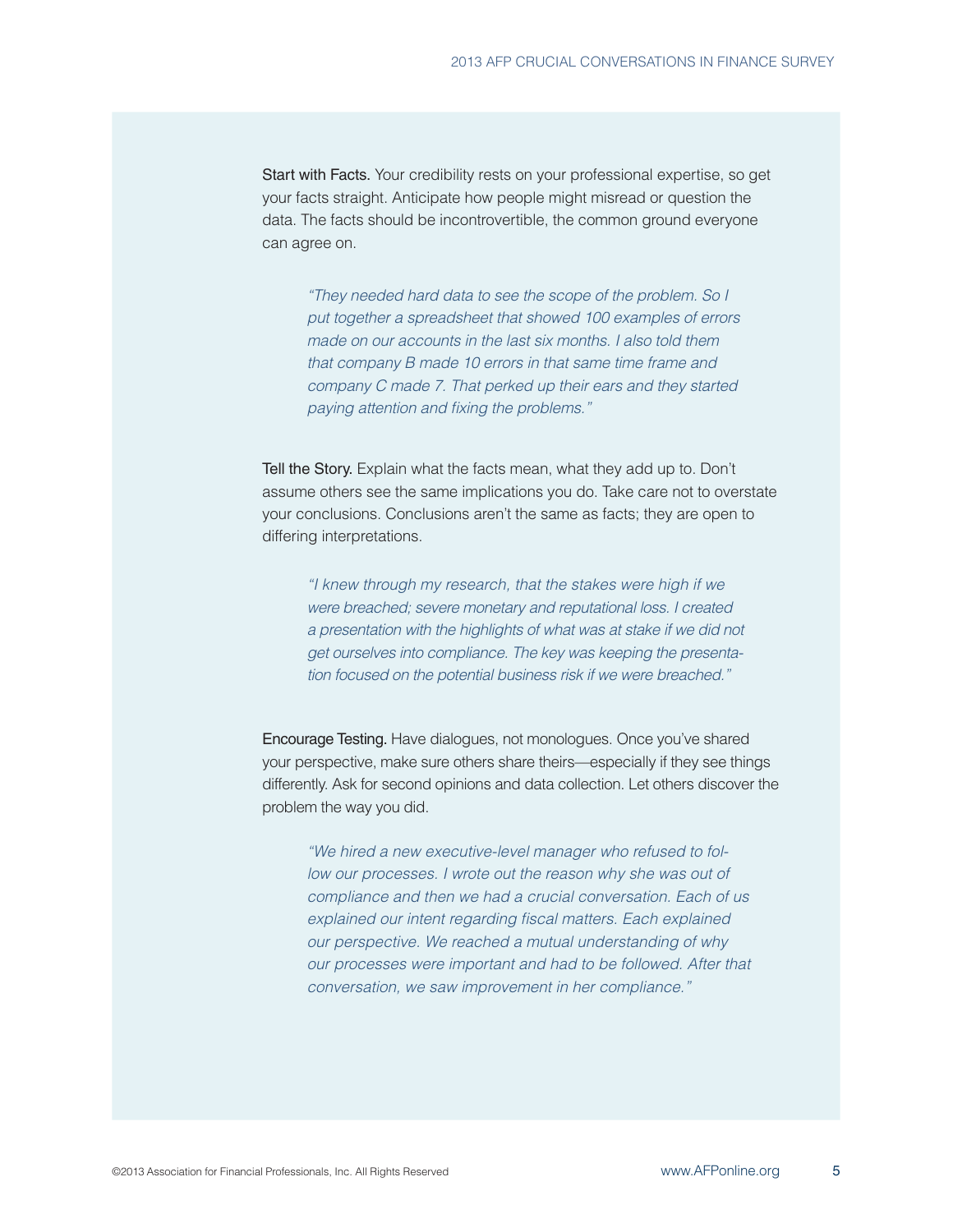Be Generous with Credit. When you are successful at defusing a crisis, your actions will speak for themselves. You won't need to advertise your success. Instead, share the credit with the decision makers and stakeholders who made the tough decisions and took the difficult actions.

*"Several employees were caught stealing company property. As the Department Head of the Cost Control section that uncovered this criminal activity, I worked with HR and Security to provide details, confront the wrongdoers, and participate in the police report. Despite receiving threats, we conducted our work as normal to demonstrate that truth will not back down in the face of wrongdoing. The General Manager and Head Office also gave their support and added visible security around the property for several months."* 

#### MAKE YOUR MARK

The financial professionals who spoke up in times of crisis, and made them defining moments, improved the trajectories of their organizations and their careers. Nearly all of them spoke to the positive impacts it had on their companies and their lives.

- *• "This conversation really fixed in people's minds that I meant business and would back up what I demanded with action; it has made similar difficult conversations much easier over the years."*
- *• "I believe these conversations were crucial in my continued success in our company."*
- *• "It ended with staff changes, full capacity, and a 1st time national accreditation under my leadership."*
- *• "I know I earned respect from the VP. He called me in to his office, talked about leadership, thanked me for my contributions, and offered me the open FP&A Manager's position."*

Crisis situations don't happen every day, but they happen several times in every career. Make sure you are ready to recognize the signs, create a defining moment, and make your mark on history.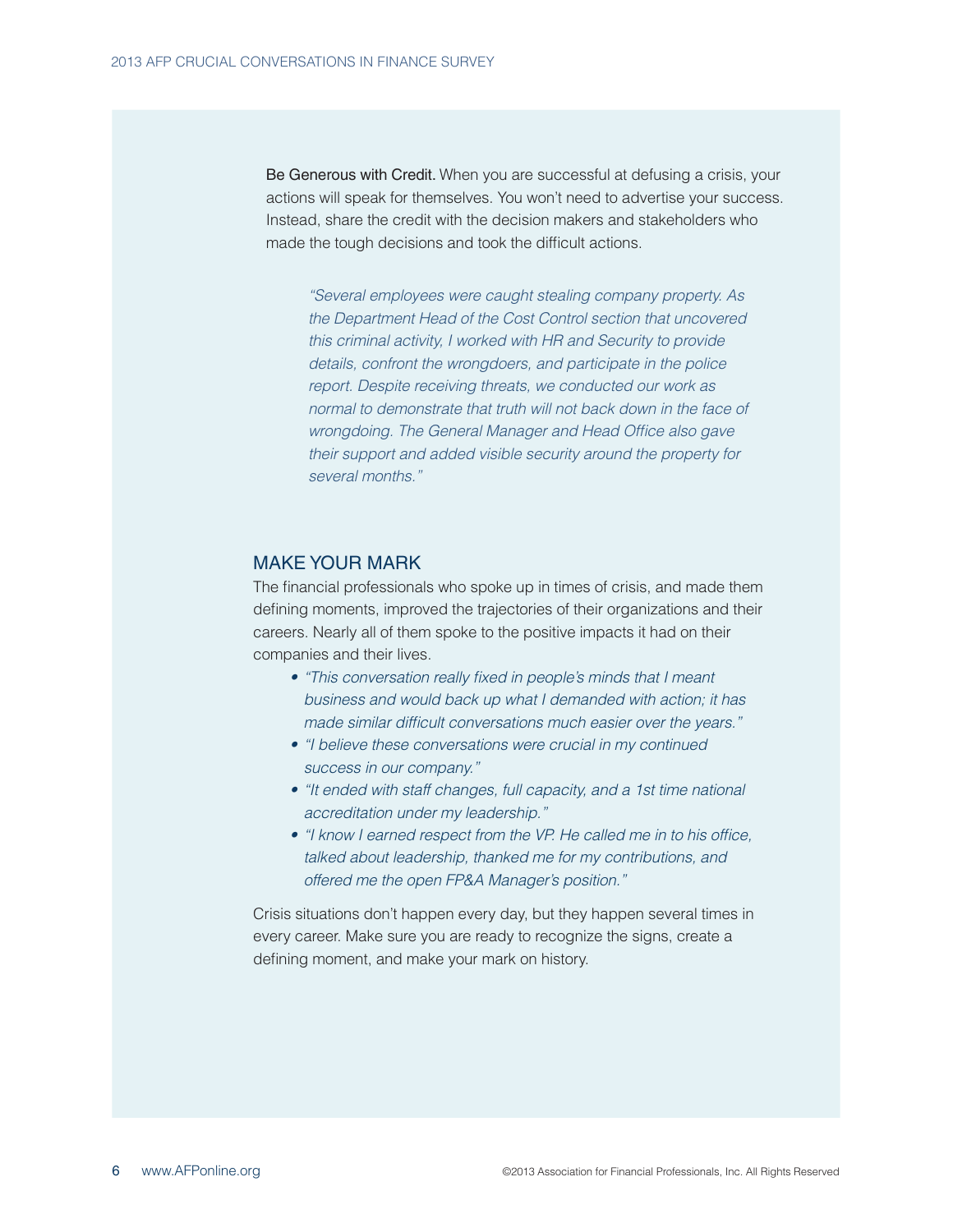#### CREATING A CULTURE OF CANDID DIALOGUE

Our research over the past thirty years reveals a clear difference between speaking up and speaking up well—and we observed identical trends in this study. When it comes to speaking up in defining moments, past studies show that nearly half of leaders make some attempt to hold a crucial conversation. But unfortunately, most leaders are ineffective—they aren't skilled at using the dialogue principles described above. Some speak up but they water down their concerns so the issues are never fully aired. And some speak up but do so in a way that provokes defensiveness from others. Ultimately, only a handful of leaders are able to share their full concerns and, by the end of the conversation, feel their views are heard, understood and respected.

While the skill of the initiator is a key ingredient in ensuring these crucial conversations are held well, the receptiveness of the other party is similarly important. While financial leaders who are adept at holding crucial conversations are far more effective in dealing with prickly and defensive executives, their skills don't guarantee that their concerns will be addressed. Unless and until leaders take extraordinary measures to overcome cultures of silence and ensure their environment is conducive to holding crucial conversations, a significant number of issues will remain unaddressed, invisible and fatal.

#### And just what is the cost of a culture of silence?

In one study we conducted among 600 employees, we found that 95 percent of a company's workforce struggles to confront their colleagues and managers about their concerns. As a result, they engage in resource-sapping avoidance tactics including ruminating excessively about crucial issues, complaining, getting angry, doing extra or unnecessary work and avoiding others. What's more, the ramifications of avoiding conflict are extremely costly.

In fact, we found that employees waste an average of \$1,500 and an 8-hour workday for every conflict they avoid. In extreme cases of avoidance, an organization's bottom line can be hit especially hard. Specifically, a shocking 8 percent of employees estimate their inability to speak up in defining moments costs their organization more than \$10,000. And one in 20 estimate that over the course of a drawn-out silent conflict, they waste time ruminating about the problem for more than 6 months.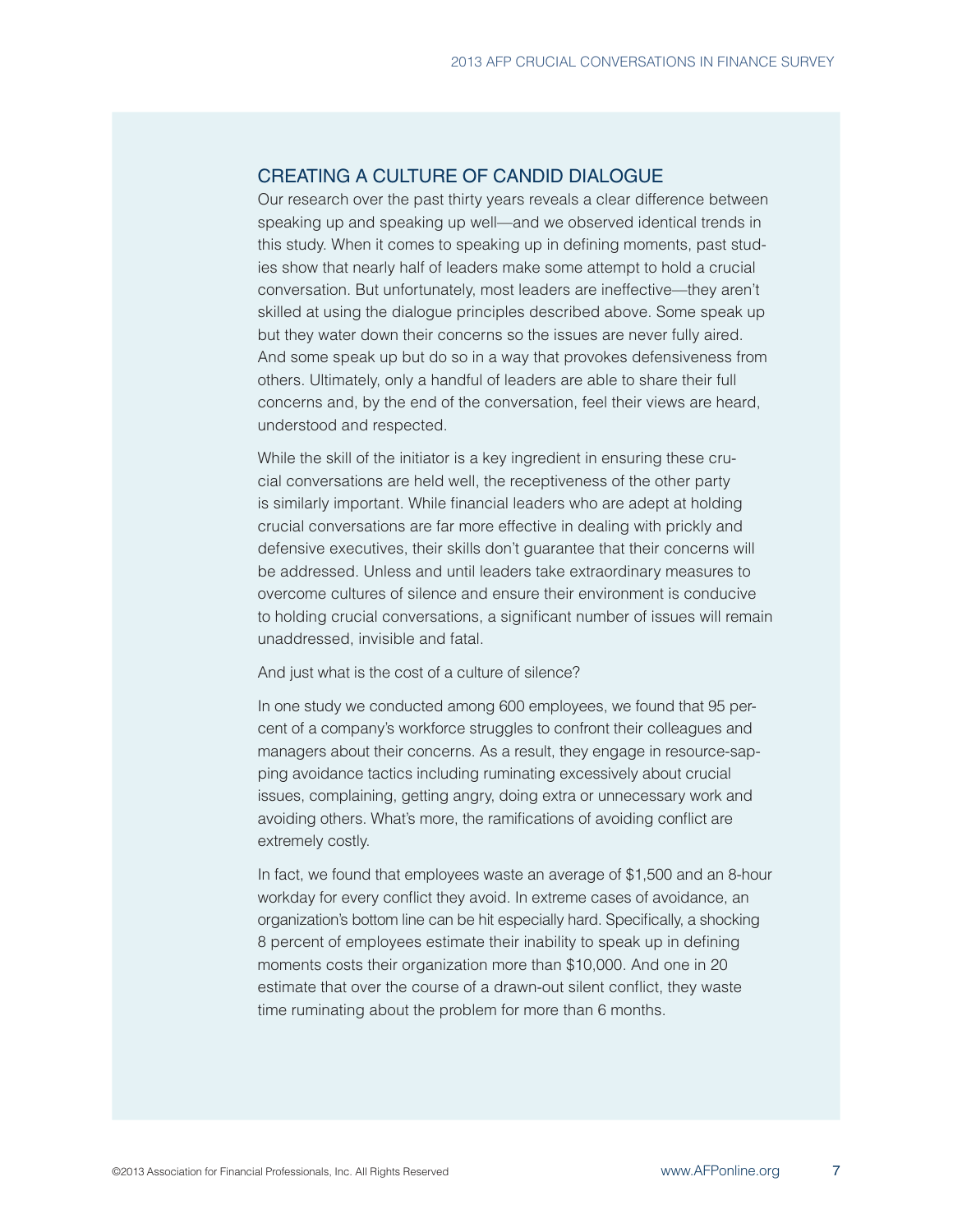In a second study of 2000 managers from 400 companies that struggled to restructure financially in the face of economic hard times, we found that how quickly and how well an organization makes financial adjustments depends on how well leaders hold crucial conversations. As one example, when managers could not speak up about financial "sacred cows" in their company, the pace of response was five times slower and the quality of the response (as measured by company profitability) was ten times worse. What differentiated companies that responded wisely and quickly was not the size of their financial gap, it was how skillfully and consistently people engaged in crucial dialogue.

So for leaders who find themselves the soul champion of speaking up in a culture of silence, here are a few recommendations for building a culture of candid dialogue.

Develop a Business Case for Change. Hidden problems, entrenched interests and profound future risks do not turn into malignancies if people are willing and able to speak up and address them.

In one organization, the senior executives worked tirelessly to create a culture where people could raise these crucial conversations no matter the level or position of the person they had to confront. This effort seemed to immunize the organization against crises that have the power to destroy careers and entire organizations. While poor decisions still slipped through the cracks and risks were occasionally ignored—these problems did not persist. They were routinely discussed and resolved simply because the senior executives influenced employees to practice the one behavior that matters more than most any others—skillful candor.

So if you want to create a culture where professionals step up to defining moments with skill and confidence, invest your influence efforts in creating a culture where crucial conversations are held promptly, routinely, and skillfully.

- Start by distributing this report to senior leaders to generate discussion about the root cause of silence. Draw attention to the existence of hidden problems, entrenched interests and profound future risks and whether they are being adequately discussed and addressed.
- The goal of this process of reviewing research, engaging discussion, and focused listening is to help senior leaders connect the behaviors described here with results they care intensely about. Once they can articulate this connection, they will see the business need for changing these vital behaviors.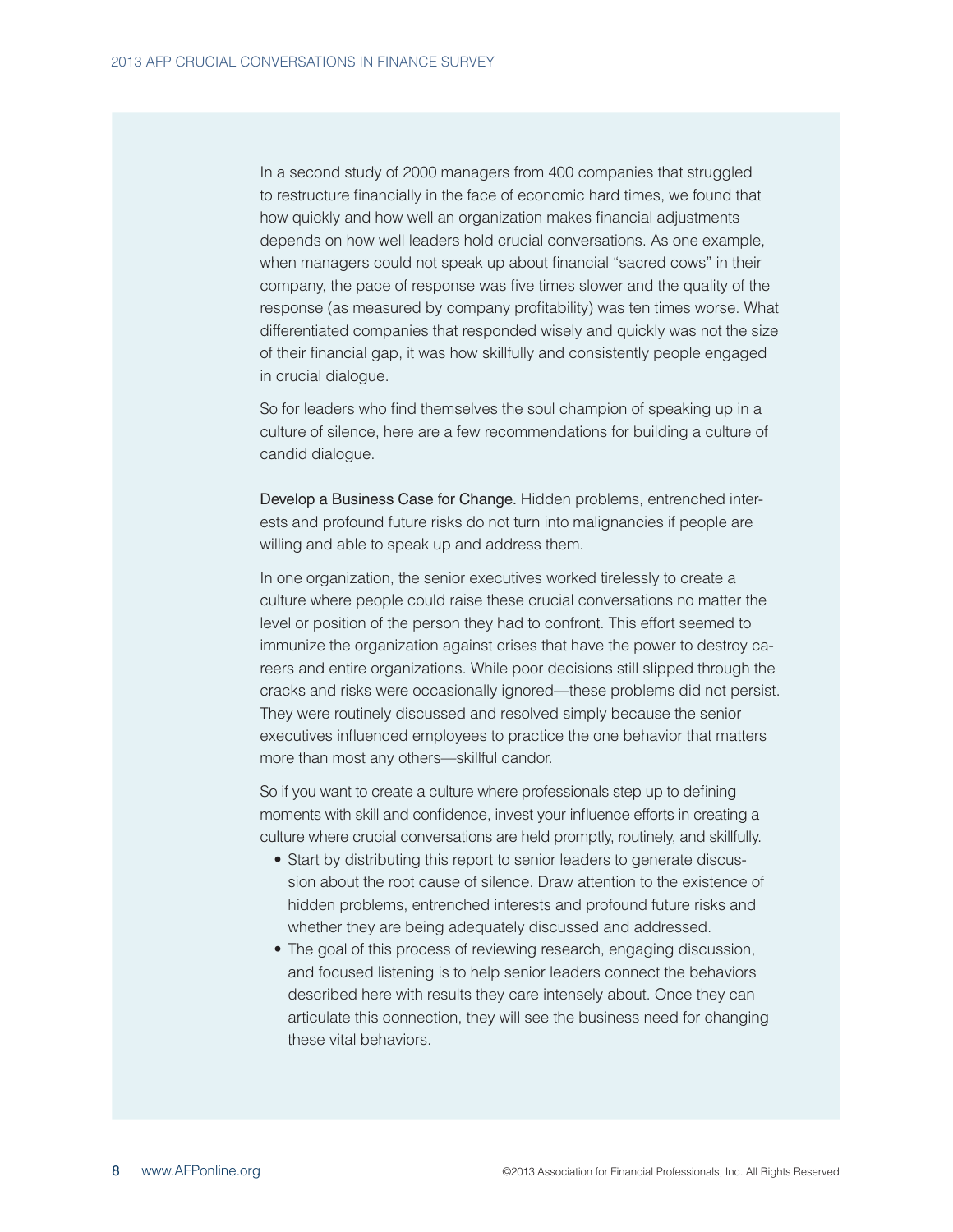Invest in Skills. Most financial professionals lack the confidence to address these politically sensitive issues and pending crises because they don't know how to lead these risky discussions. Leaders who train their people to deal with crucial conversations see substantial improvement in whether and how the crises are identified and averted.

- Publish a bold improvement goal. Get senior leadership committed to specific improvements over baseline measures.
- Follow up with training, discussion, assessments, and other tools to ensure that transference is occurring. Monitor the impact of this training in your organization.
- Map training outcomes to key performance indicators. Determine the behaviors that are connected to the results you want to improve and track both the behavioral change and the bottom-line result you're after.

Hold Senior Management Accountable. Investing in financial professional's competence at holding crucial conversations is necessary but insufficient. Effective organizations judge leaders and hold them accountable for improving the outlined measures within their areas of responsibility. The best even tie it to senior leadership bonuses and performance evaluations. In addition:

- Make leaders the teachers. People will change their behavior more rapidly if leaders model effective dialogue or deliver training on these skills and principles. When leaders model and teach, the speed of change can be two or three times greater than when those who aren't as credible and connected in the organization lead instruction.
- Hold everyone accountable for creating a culture of candid dialogue. When senior leaders know they are accountable for how well they lead at changing people's behavior, they become much more interested.

Make Heroes of Early Adopters. The key to getting a hundred people to speak up is to publicly reward the first one who does. Be sure to send a clear and public message that these conversations aren't just important, they're crucial—and those who raise them are highly valued.

• Highlight and reward people who take a risk and blow the whistle on a pending crisis, surface sensitive project risks or challenge leaders in a public forum. If you want to change the values of an organization away from silence and toward candid dialogue, make heroes of those who take a chance with the new behavior.

The last thirty years of research has taught us that crucial conversations skills are the vital behaviors demonstrated by top performers, leaders, and influencers. They are the tools for achieving productive dialogue in even the most harried and risky defining moments. More importantly, they lead individuals, teams and entire organizations to make the best decisions and execute on those decisions to drive results.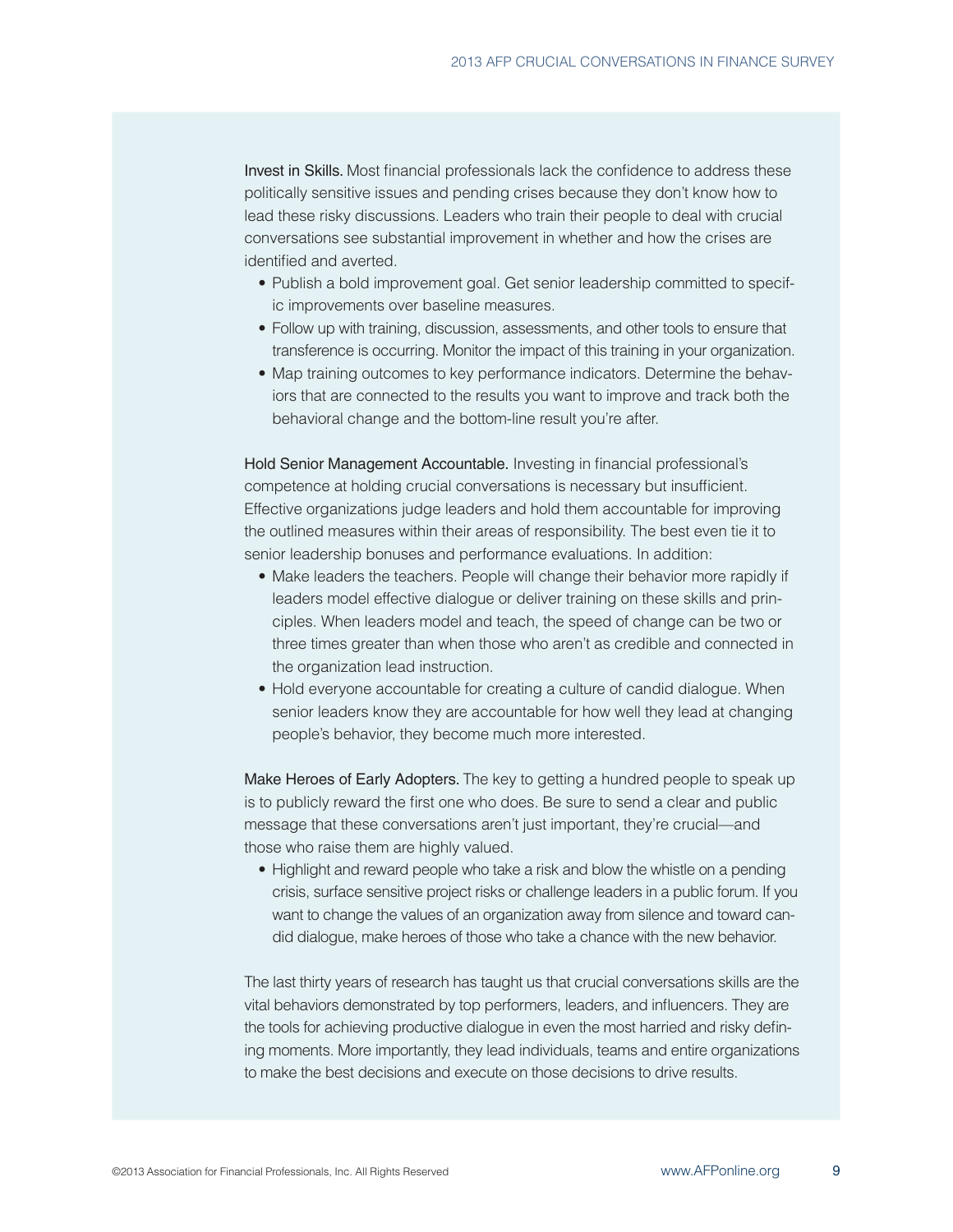#### **AFP RESEARCH**

AFP Research provides financial professionals with proprietary and timely research that drives business performance. The AFP Research team is led by Managing Director, Research and Strategic Analysis, Kevin A. Roth, PhD, who is joined by a team of research analysts. AFP Research also draws on the knowledge of the Association's members and its subject matter experts in areas that include bank relationship management, risk management, payments, and financial accounting and reporting.

AFP Research also produces *AFP EconWatch*, a weekly economic newsletter. Study reports on a variety of topics, including AFP's annual compensation survey, and *AFP EconWatch*, are available online at www.AFPonline.org/research.



#### **ABOUT THE ASSOCIATION FOR FINANCIAL PROFESSIONALS**

Headquartered outside Washington, D.C., the Association for Financial Professionals (AFP) is the professional society that represents finance executives globally. AFP established and administers the Certified Treasury Professional™ and Certified Corporate FP&A ProfessionalTM credentials, which set standards of excellence in finance. The quarterly AFP Corporate Cash Indicators™ serve as a bellwether of economic growth. The AFP Annual Conference is the largest networking event for corporate finance professionals in the world.

AFP, Association for Financial Professionals, Certified Treasury Professional, and Certified Corporate Financial Planning & Analysis Professional are registered trademarks of the Association for Financial Professionals.© 2014 Association for Financial Professionals, Inc. All Rights Reserved.

General Inquiries AFP@AFPonline.org Web Site www.AFPonline.org Phone 301.907.2862